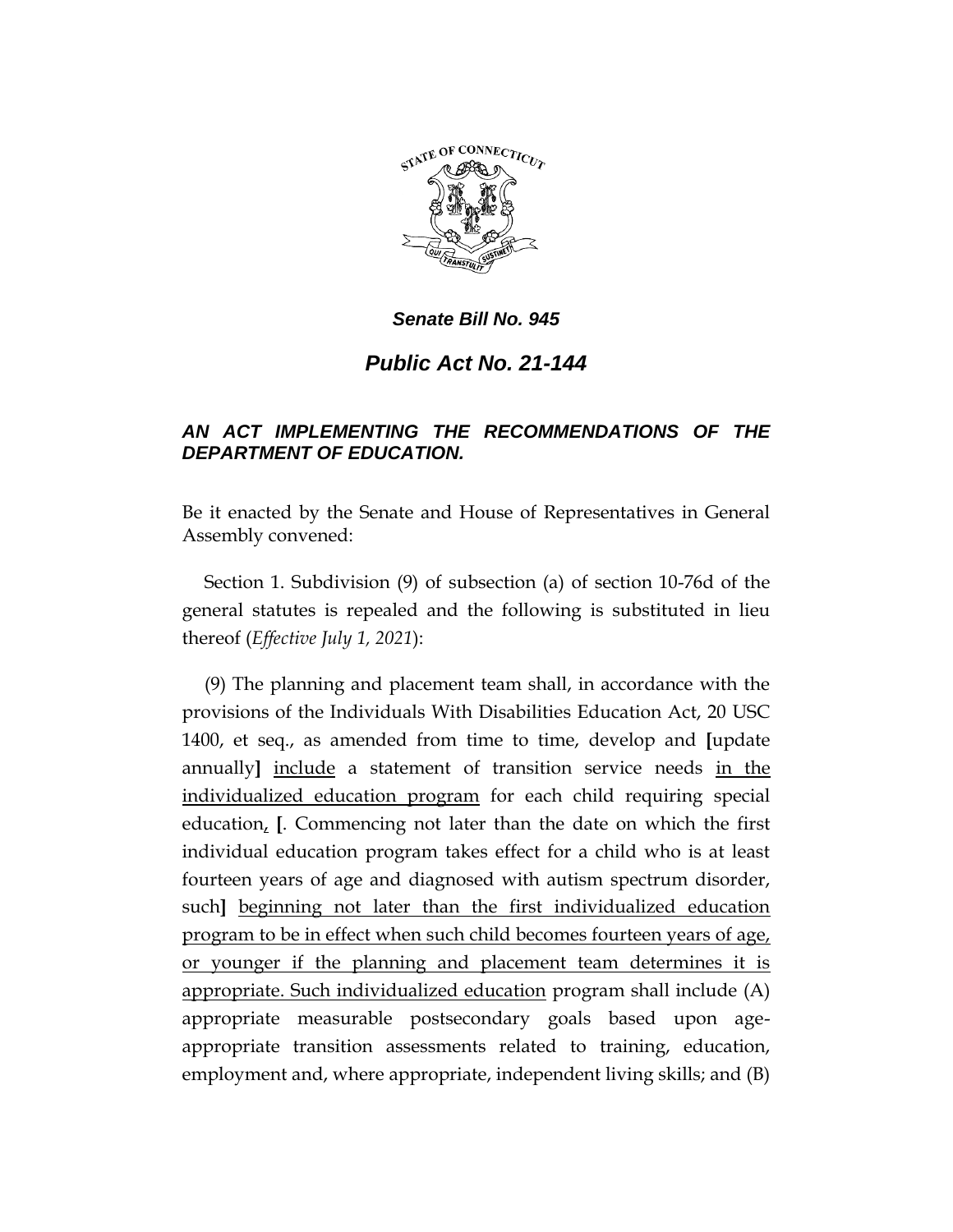the transition services, including courses of study, needed to assist **[**a**]** such child in reaching those goals. **[**The individual**]** Such individualized education program shall be updated annually thereafter in accordance with the provisions of this subdivision. Nothing in this subdivision shall be construed as requiring the Department of **[**Rehabilitation**]** Aging and Disability Services to lower the age of transitional services for a child with disabilities from sixteen to fourteen years of age.

Sec. 2. Section 10-145h of the general statutes is repealed and the following is substituted in lieu thereof (*Effective July 1, 2021*):

(a) On and after July 1, **[**2015**]** 2021, the State Board of Education shall require an applicant for certification as a bilingual education teacher to demonstrate written competency in English and written and oral competency in the other language of instruction as a condition of certification **[**.**]** as follows: (1) Written competency in English shall be demonstrated by  $(A)$  successful passage of the essential skills test approved by the State Board of Education, **[**. Written**]** or (B) a bachelor's degree, or its equivalent, from a regionally accredited institution of higher education in which the language of instruction is English, and (2) written competency in the other language shall be demonstrated (A) on an examination, if available, of comparable difficulty as specified by the Department of Education, or (B) a bachelor's degree, or its equivalent, from a regionally accredited institution of higher education in which the language of instruction is in the other language. If such an examination is not available, competency shall be demonstrated by an appropriate alternative method as specified by the department. Oral competency in the other language shall be demonstrated by an appropriate method specified by the Department of Education.

(b) On and after July 1, 2015, the State Board of Education shall require persons seeking to become (1) elementary level bilingual education teachers to meet coursework requirements in elementary education and bilingual education, and (2) secondary level bilingual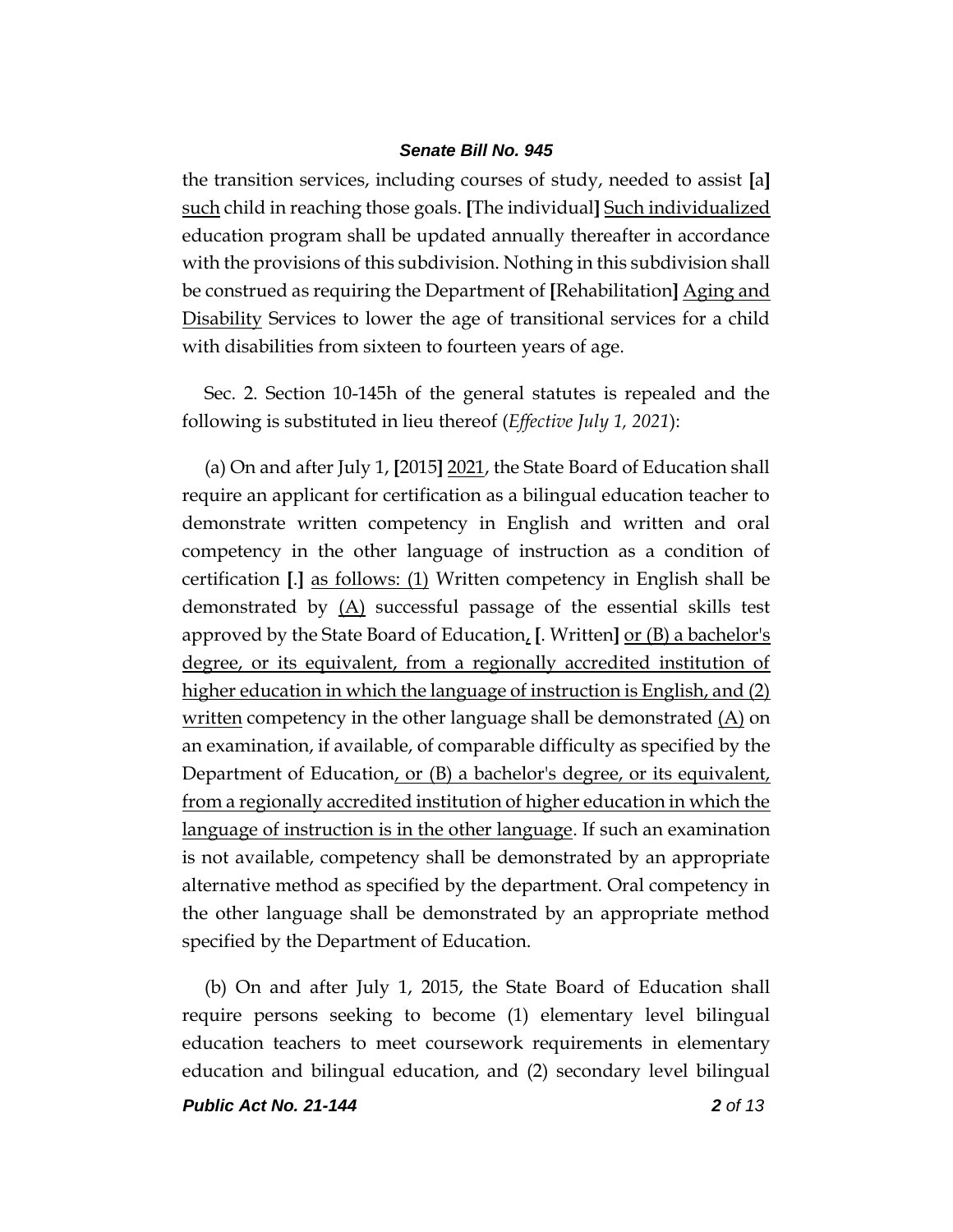education teachers to meet coursework requirements in both the subject area they will teach and in bilingual education. The State Board of Education may issue an endorsement in bilingual education to an applicant who has (A) completed coursework requirements in (i) elementary education and bilingual education, or (ii) the subject area they will teach and bilingual education, and (B) successful passage of examination requirements for bilingual education, as approved by the State Board of Education.

(c) On and after July 1, 2000, the State Board of Education shall require bilingual education teachers holding provisional educator certificates to meet the requirements of this subsection in order to qualify for a professional educator certificate to teach bilingual education. (1) Such bilingual education teachers who teach on the elementary level shall take fifteen credit hours in bilingual education and fifteen credit hours in language arts, reading and mathematics. (2) Such bilingual education teachers who teach on the middle or secondary level shall take fifteen credit hours in bilingual education and fifteen credit hours in the subject matter that they teach. Such professional educator certificate shall be valid for bilingual education and the grade level and content area of preparation.

(d) On and after July 1, 2021, certification in (1) elementary bilingual education shall be valid for grades kindergarten to nine, inclusive, and (2) middle grades bilingual education shall be valid for grades four to nine, inclusive.

(e) Not later than January 1, 2022, the Commissioner of Education shall approve guidelines for unique endorsements to authorize the teaching of secondary bilingual humanities and secondary bilingual science, technology, engineering and mathematics courses.

(f) (1) A certified bilingual education teacher who has completed at least fifteen semester hours of credit in combined content coursework in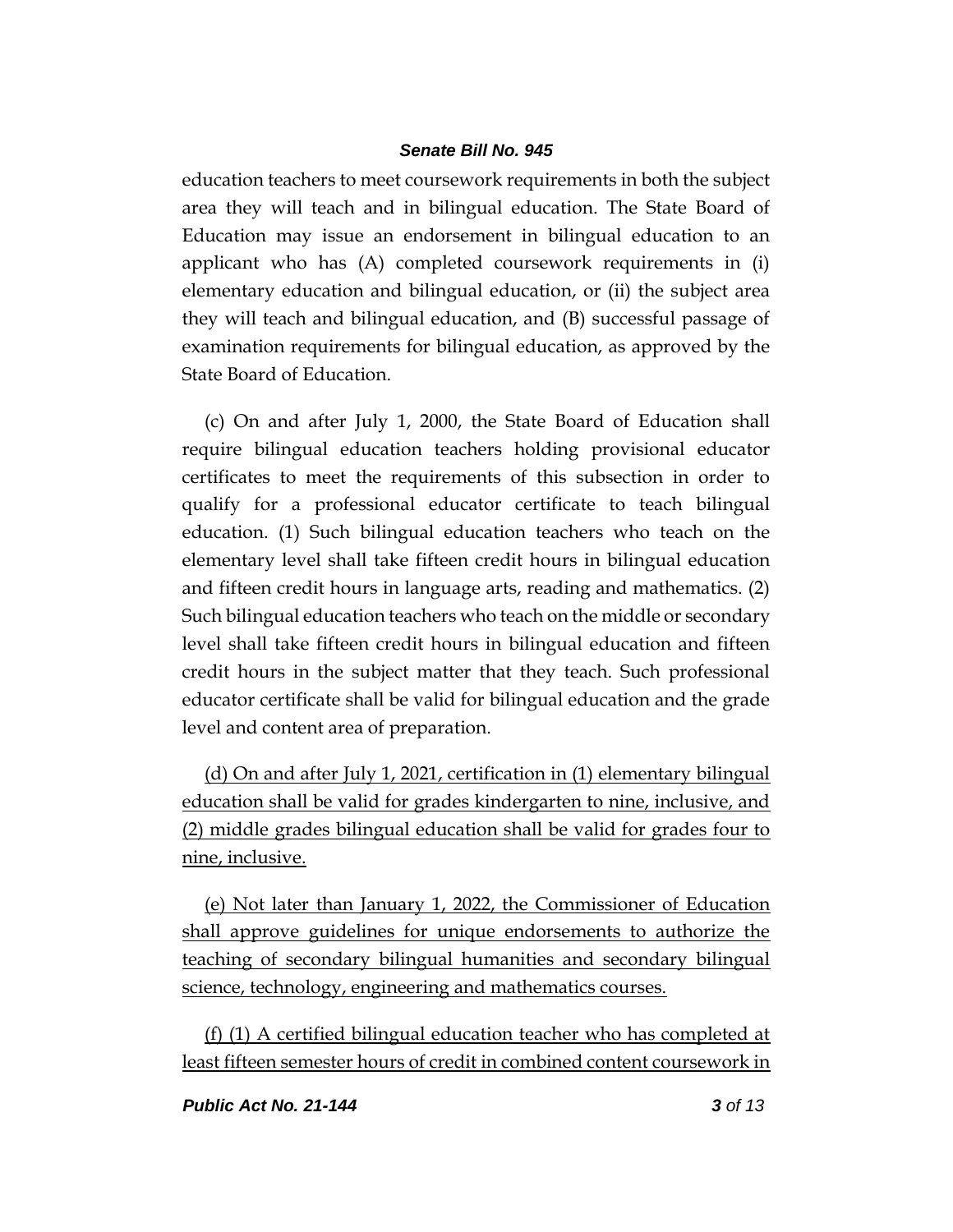the humanities shall be eligible to teach secondary humanities courses in a bilingual education program.

(2) A certified teacher who does not hold an endorsement in bilingual education shall be eligible to teach secondary humanities courses in a bilingual education program if such teacher completes (A) fifteen semester hours of credit in combined content coursework in the humanities, and (B) the required coursework and testing for a bilingual endorsement under this section.

(g) (1) A certified bilingual education teacher who has completed at least fifteen semester hours of credit in combined content coursework in the fields of science, technology, engineering or mathematics shall be eligible to teach secondary courses in such fields in a bilingual education program.

(2) A certified teacher who does not hold an endorsement in bilingual education shall be eligible to teach secondary science, technology, engineering or mathematics courses in a bilingual education program if such teacher completes (A) fifteen semester hours of credit in combined content coursework in the fields of science, technology, engineering or mathematics, and (B) the required coursework and testing for a bilingual endorsement under this section.

Sec. 3. Section 10-145m of the general statutes is repealed and the following is substituted in lieu thereof (*Effective July 1, 2021*):

(a) The State Board of Education, upon receipt of a proper application, shall issue a resident teacher certificate to any applicant in the certification endorsement areas of elementary education, middle grades education, secondary academic subjects, special subjects or fields, special education, early childhood education and administration and supervision, who (1) holds a bachelor's degree from an institution of higher education accredited by the Board of Regents for Higher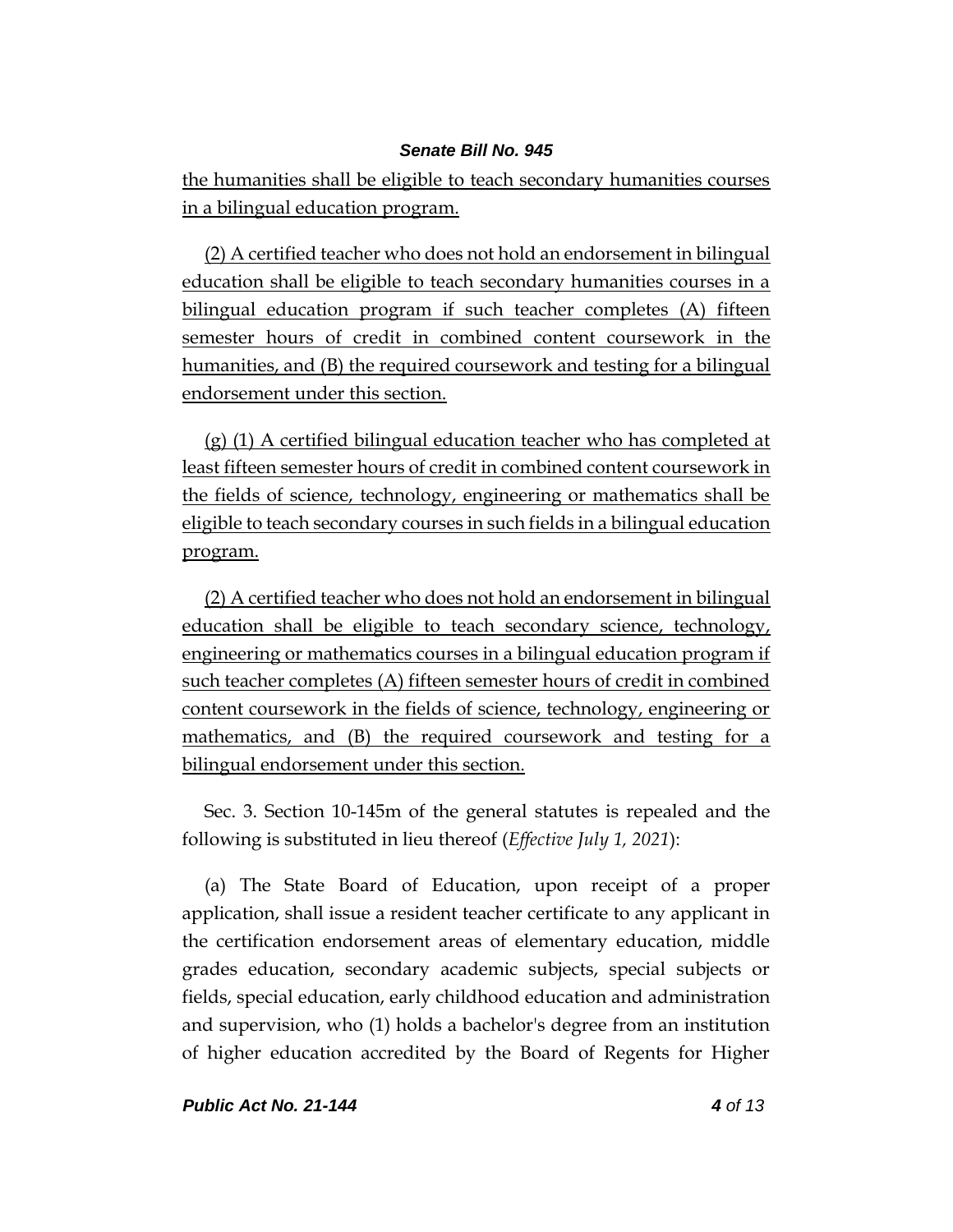Education or Office of Higher Education or regionally accredited, (2) **[**possesses a minimum undergraduate college cumulative grade point average of 3.00, (3)**]** has completed a major or thirty semester hours of content specific credit or achieved a qualifying score, as determined by the State Board of Education, on the appropriate State Board of Education approved subject area assessment, and **[**(4)**]** (3) is enrolled in an alternate route to certification program or post-bachelor degree program leading to educator certification, approved by the State Board of Education, that meets the guidelines established by the **[**No Child Left Behind Act, P.L. 107-110**]** Every Student Succeeds Act, P.L. 114-95.

(b) Each such resident teacher certificate shall be valid for two years, and may be extended by the Commissioner of Education for an additional one year for good cause upon the request of the superintendent of schools for the school district employing such person.

(c) During the period of employment in a public school, a person holding a resident teacher certificate shall be the teacher of record and be under the supervision of the superintendent of schools or of a principal, administrator or supervisor designated by such superintendent who shall regularly observe, guide and evaluate the performance of assigned duties by such holder of a resident teacher certificate.

(d) Notwithstanding the provisions of subsection (a) of section 10- 145b, on and after July 1, 2009, the State Board of Education, upon receipt of a proper application, shall issue an initial educator certificate, which shall be valid for three years, to any person who (1) successfully completed an alternate route to certification program, approved by the State Board of Education, that meets the guidelines established by the No Child Left Behind Act, P.L. 107-110, (2) taught successfully as the teacher of record while holding a resident teacher certificate, and (3) meets the requirements established in subsection (b) of section 10-145f.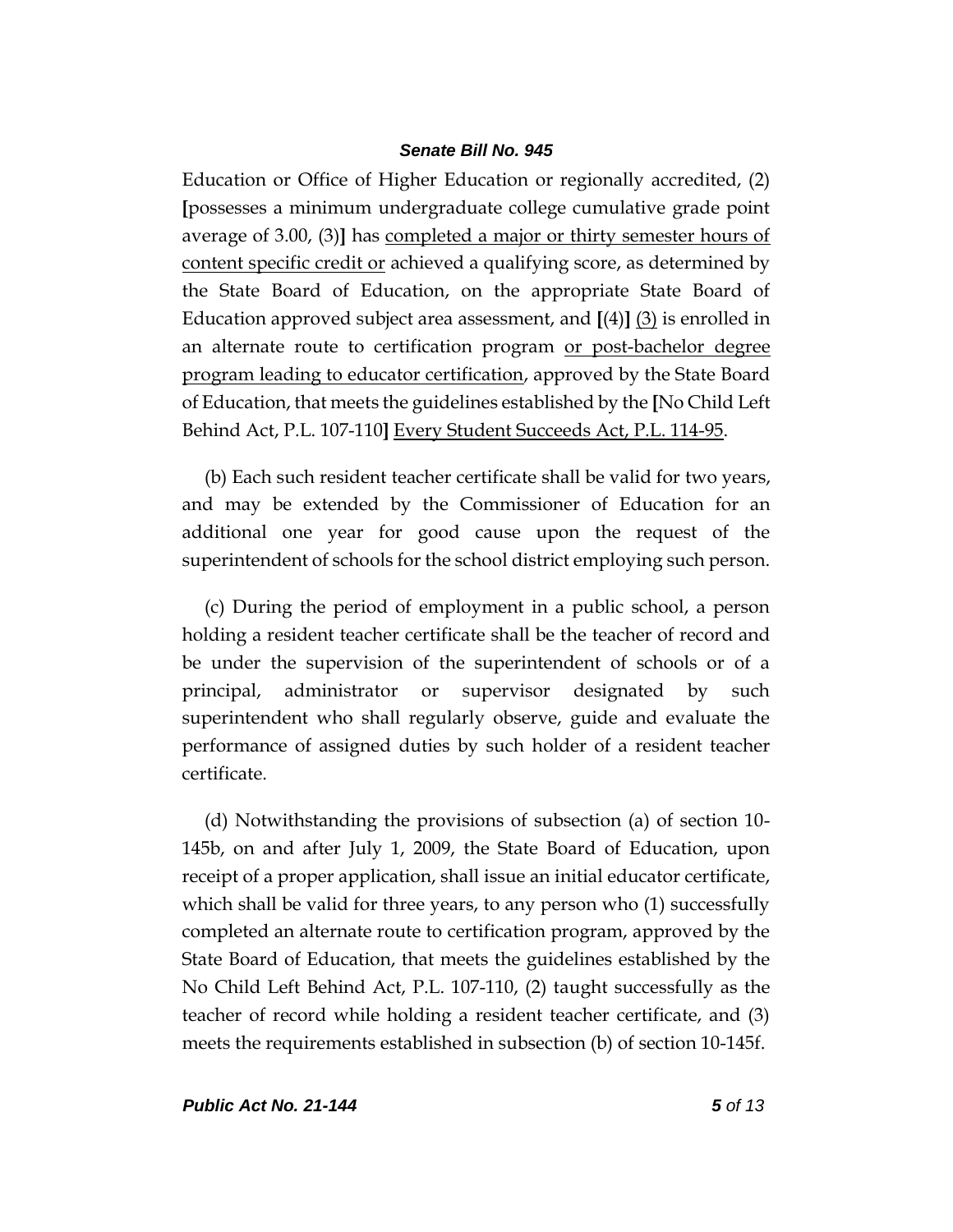Sec. 4. Subsection (a) of section 10-221d of the general statutes is repealed and the following is substituted in lieu thereof (*Effective from passage*):

(a) As used in this section and sections 10-232b and 10-232c, "eligible school operator" means a school or school district authorized to receive national criminal history record information from the Federal Bureau of Investigation pursuant to P.L. 92-544, and shall include a local or regional board of education, the Technical Education and Career System **[**, the governing council of a state or local charter school, a cooperative arrangement pursuant to section 10-158a**]** and an interdistrict magnet school operator other than an operator who is a third-party not-forprofit corporation approved by the Commissioner of Education.

Sec. 5. Subsection (a) of section 10-232a of the general statutes is repealed and the following is substituted in lieu thereof (*Effective from passage*):

(a) As used in this section and sections 10-232b and 10-232c, "nongovernmental school operator" means an operator of an interdistrict magnet school that is a third-party not-for-profit corporation approved by the Commissioner of Education, the governing council of a state or local charter school, an endowed or incorporated academy approved by the State Board of Education pursuant to section 10-34, a special education facility approved by the State Board of Education pursuant to section 10-76d, as amended by this act, **[**or**]** the supervisory agent of a nonpublic school or a cooperative arrangement pursuant to section 10-158a.

Sec. 6. Section 10-66rr of the general statutes is repealed and the following is substituted in lieu thereof (*Effective from passage*):

On and after July 1, 2015, the State Board of Education shall require members of the governing council of a state or local charter school and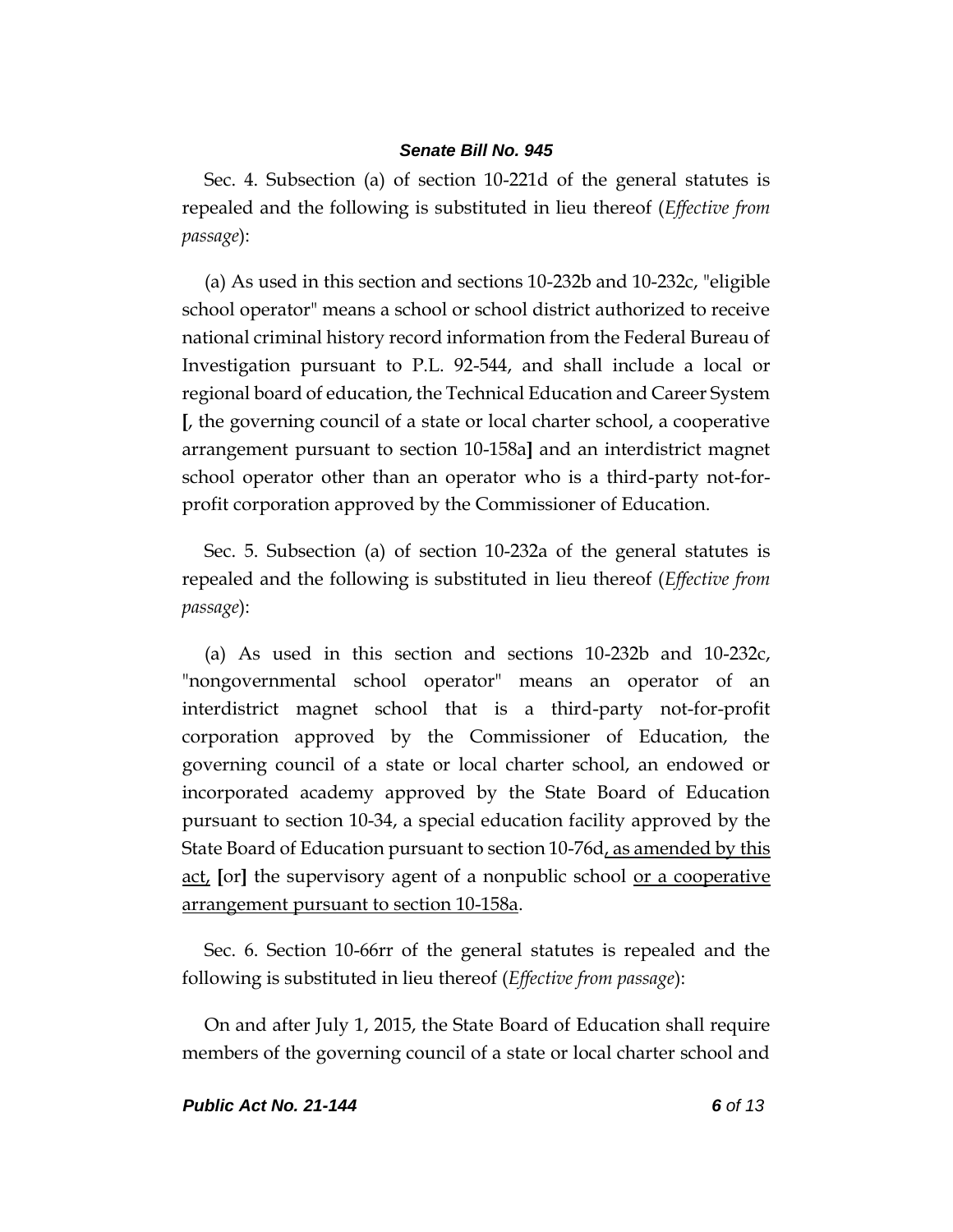members of a charter management organization to submit to a records check of the Department of Children and Families child abuse and neglect registry, established pursuant to section 17a-101k, and to state and national criminal history records checks before the state board grants initial certificates of approval for charters pursuant to section 10- 66bb, or before such members may be hired by the governing council of a state or local charter school or charter management organization. The governing council of a state or local charter school shall require each contractor doing business with a state or local charter school, who performs a service involving direct student contact, to submit to a records check of the Department of Children and Families child abuse and neglect registry, established pursuant to section 17a-101k, and to state and national criminal history records checks before such contractor begins to perform such service. **[**Any criminal history records checks required under this section shall be conducted in accordance with section 29-17a.**]**

Sec. 7. (NEW) (*Effective from passage*) (a) The Department of Education may institute a civil action in the Superior Court, or in the United States District Court, where applicable, against any person, firm, corporation, business or combination thereof, including a charter management organization, it believes, or has reason to believe, has misused state funds or has engaged in the misuse of state resources, to enjoin said parties from continuing such conduct within this state and to seek repayment of such funds, as well as damages, on behalf of the state. In such actions the department shall be represented by the Attorney General.

(b) Upon the institution of such civil action, the Attorney General shall have the right to take the deposition of any witness the Attorney General believes, or has reason to believe, has information relative to the prosecution of such action, upon application made to the Superior Court, notwithstanding the provisions of other statutes limiting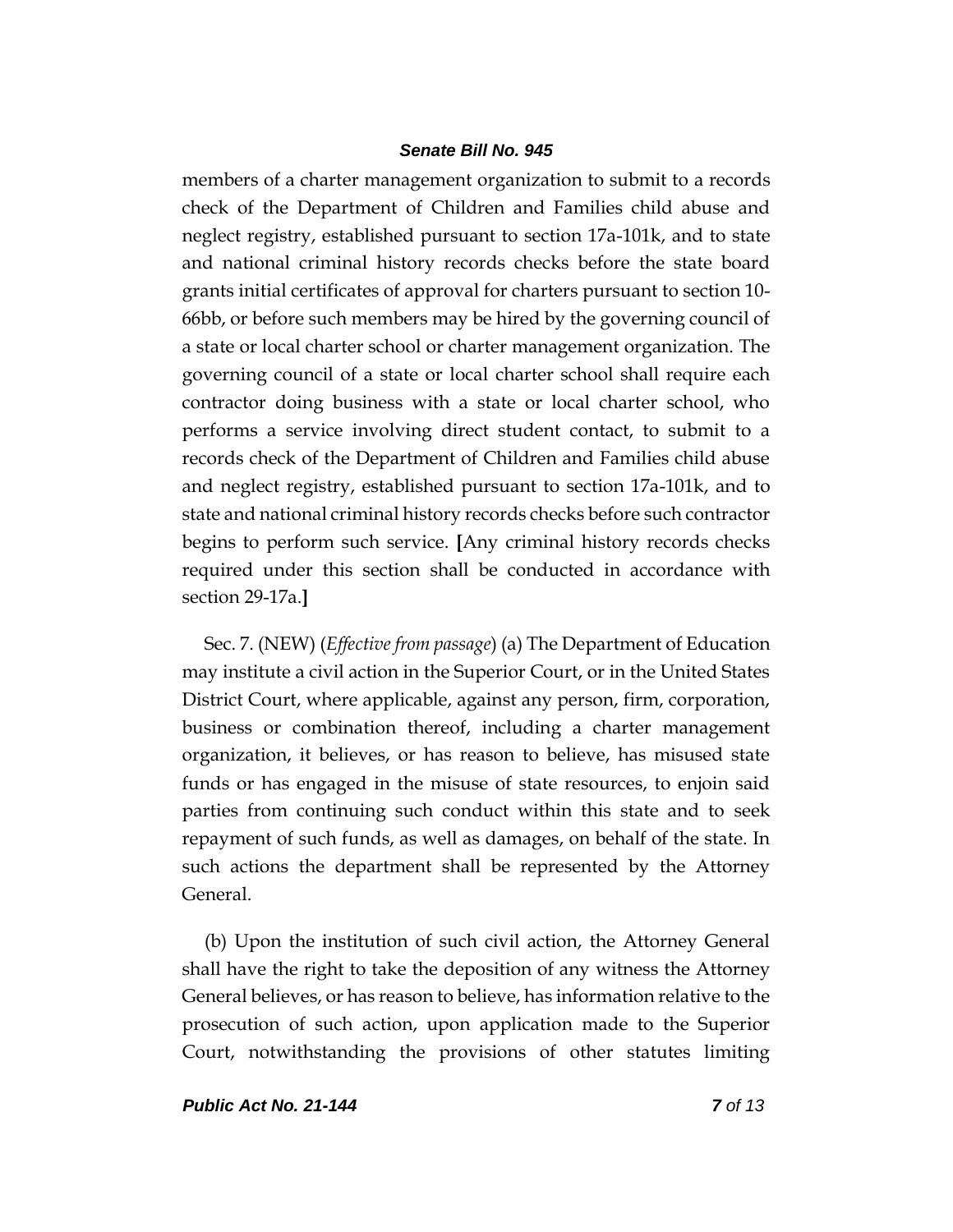depositions. The Attorney General shall also have the right to take such depositions in other states and to utilize the laws of such other states relative to the taking of depositions where allowed by the laws of such states.

(c) In any case where the misuse of state funds or resources or damages referred to in subsection (a) of this section shall be proven by a fair preponderance of the evidence, the court shall order repayment by any or all defendants of said damages through the Department of Education.

(d) The court shall also have the right, in its discretion, to assess treble damages against said defendants.

Sec. 8. Subsection (c) of section 10-95 of the general statutes is repealed and the following is substituted in lieu thereof (*Effective July 1, 2021*):

(c) **[**The board and the Commissioner of Education shall jointly recommend a candidate for superintendent of the Technical Education and Career System who shall be appointed as superintendent by the State Board of Education.**]** The superintendent of the Technical Education and Career System shall be hired in accordance with the provisions of section 10-95q. Such superintendent shall be responsible for the operation and administration of the system. The board may enter into cooperative arrangements with local and regional boards of education, private occupational schools, institutions of higher education, job training agencies and employers in order to provide general education, vocational, technical, technological or postsecondary education or work experience. The superintendent, in conjunction with the commissioner, may arrange for training to be provided to the board at such times, and on such matters, as are deemed appropriate to assist the board in the conduct of its business.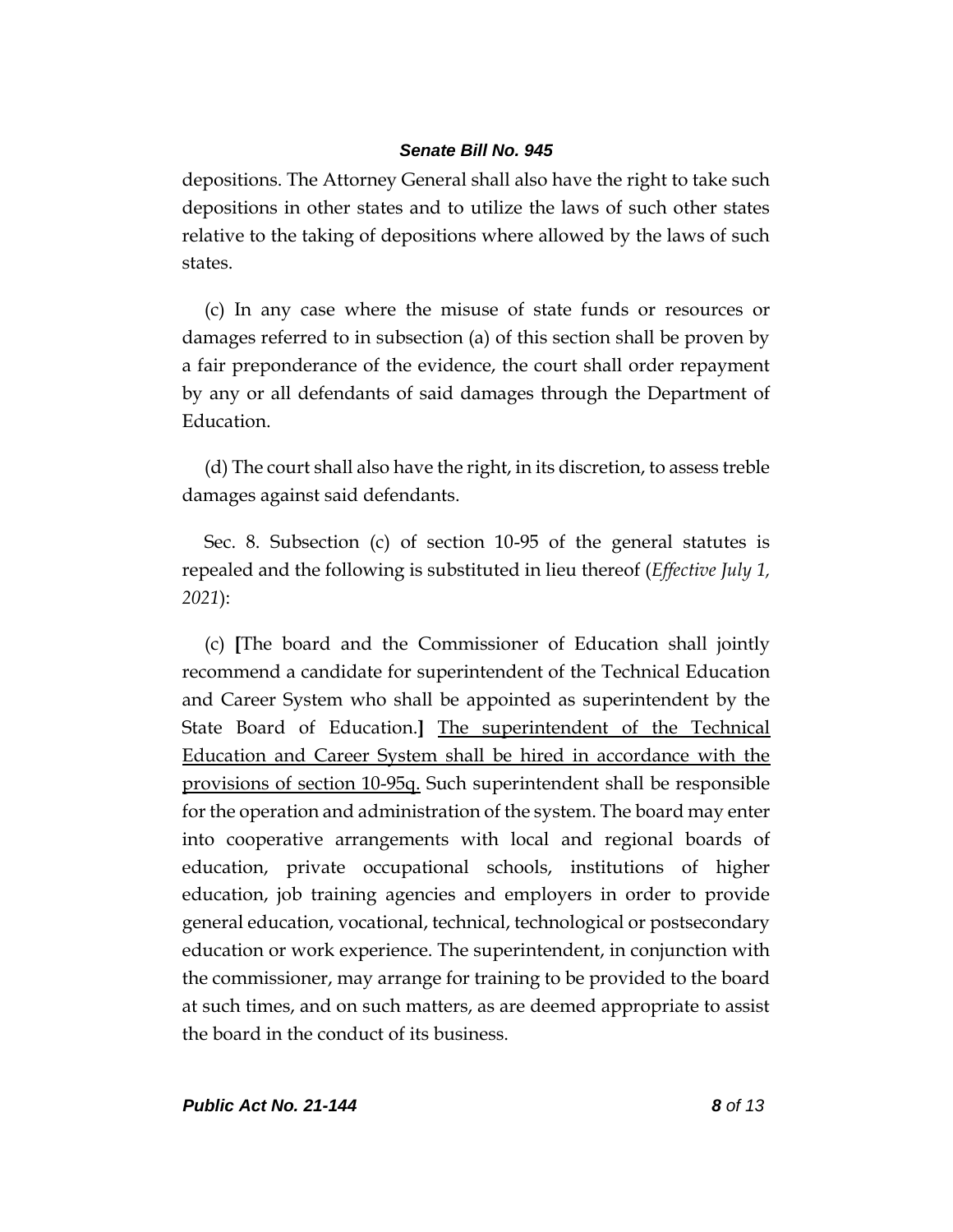Sec. 9. Section 10-76q of the general statutes is repealed and the following is substituted in lieu thereof (*Effective July 1, 2021*):

(a) The State Board of Education, in accordance with regulations adopted by said board, shall: (1) Provide the professional services necessary to identify, in accordance with section 10-76a, children requiring special education who are enrolled at a technical education and career school; (2) identify each such child; (3) determine the appropriateness of the technical education and career school for the educational needs of each such child; (4) provide an appropriate educational program for each such child; (5) maintain a record thereof; and (6) annually evaluate the progress and accomplishments of special education programs provided by the Technical Education and Career System.

(b) Where it is deemed appropriate that a child enrolled in a technical education and career school receive special education, the parents or guardian of such child shall have a right to the hearing and appeal process as provided for in section 10-76h.

(c) **[**If a planning and placement team determines that a student requires special education services which preclude such student's participation in the vocational education program offered by a technical education and career school, the student shall be referred to the board of education in the town in which the student resides for the development of an individualized educational program and such board of education shall be responsible for the implementation and financing of such program.**]** Prior to a student's enrollment in a technical education and career school, the local or regional board of education for the town in which such student resides shall convene a planning and placement team meeting. The purpose of such meeting shall be to address such student's transition to such technical education and career school and ensure that such student's individualized education program reflects the current supports and services that such student

*Public Act No. 21-144 9 of 13*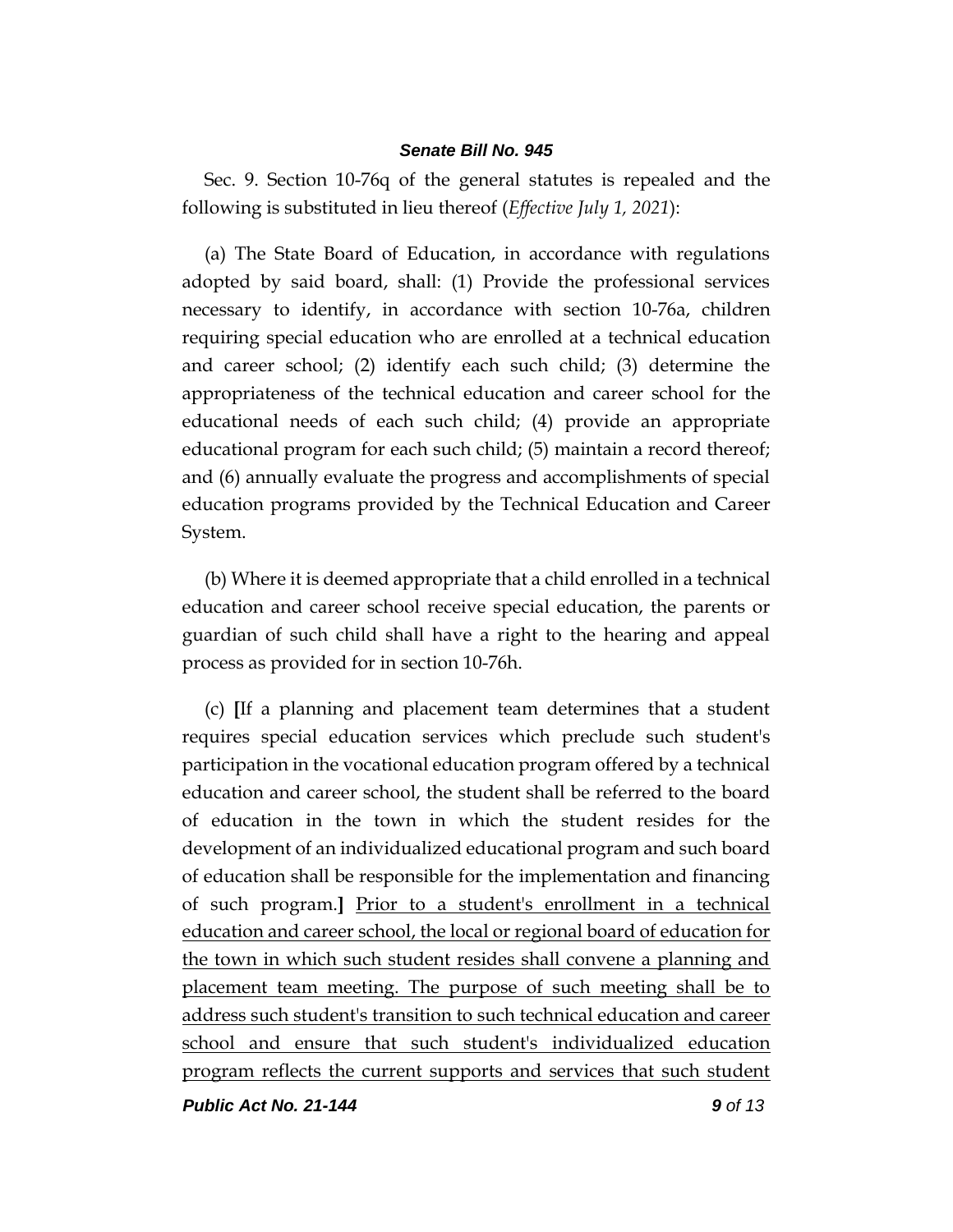requires in order to access a free and appropriate public education in the least restrictive environment. A representative from such technical education and career school shall be invited to such meeting.

Sec. 10. Subsection (g) of section 10-221a of the general statutes is repealed and the following is substituted in lieu thereof (*Effective July 1, 2021*):

(g) Only courses taken in grades nine to twelve, inclusive, and that are in accordance with the state-wide subject matter content standards, adopted by the State Board of Education pursuant to section 10-4, shall satisfy the graduation requirements set forth in this section, except that a local or regional board of education may grant a student credit (1) toward meeting the high school graduation requirements upon the successful demonstration of mastery of the subject matter content described in this section achieved through educational experiences and opportunities that provide flexible and multiple pathways to learning, including cross-curricular graduation requirements, career and technical education, virtual learning, work-based learning, service learning, dual enrollment and early college, courses taken in middle school, internships and student-designed independent studies, provided such demonstration of mastery is in accordance with such state-wide subject matter content standards; (2) toward meeting a specified course requirement upon the successful completion in grade seven or eight of any course, the primary focus of which corresponds directly to the subject matter of a specified course requirement in grades nine to twelve, inclusive; (3) toward meeting the high school graduation requirement upon the successful completion of a world language course (A) in grade six, seven or eight, (B) through on-line coursework, or (C) offered privately through a nonprofit provider, provided such student achieves a passing grade on an examination prescribed, within available appropriations, by the Commissioner of Education and such credits do not exceed four; (4) toward meeting the high school graduation

*Public Act No. 21-144 10 of 13*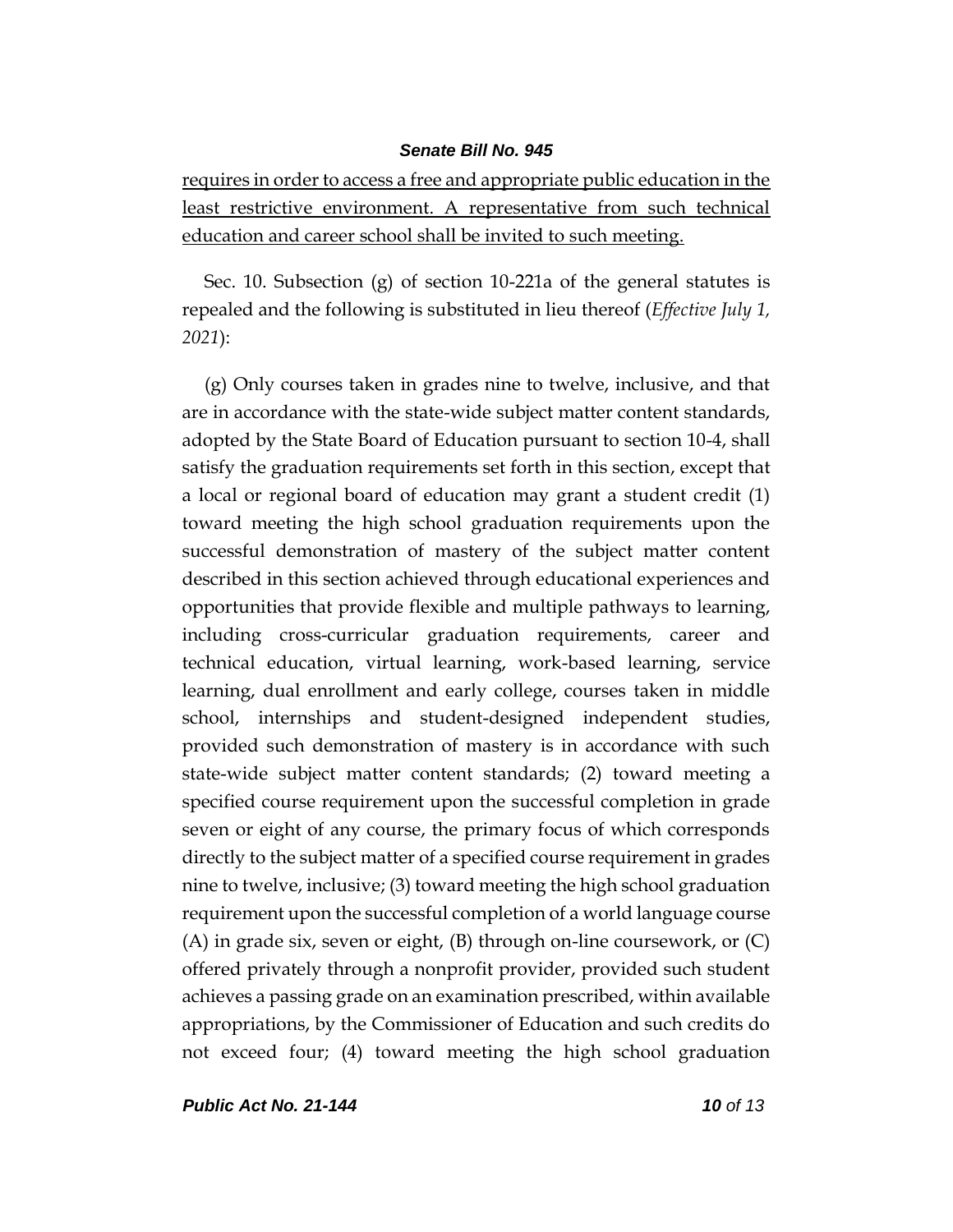requirement upon achievement of a passing grade on a subject area proficiency examination identified and approved, within available appropriations, by the Commissioner of Education, regardless of the number of hours the student spent in a public school classroom learning such subject matter; (5) toward meeting the high school graduation requirement upon the successful completion of coursework during the school year or summer months at an institution accredited by the Board of Regents for Higher Education or Office of Higher Education or regionally accredited. One three-credit semester course, or its equivalent, at such an institution shall equal one-half credit for purposes of this section; <u>or</u>  $(6)$  toward meeting the high school graduation requirement upon the successful completion of on-line coursework, provided the local or regional board of education has adopted a policy in accordance with this subdivision for the granting of credit for on-line coursework. Such a policy shall ensure, at a minimum, that (A) the workload required by the on-line course is equivalent to that of a similar course taught in a traditional classroom setting, (B) the content is rigorous and aligned with curriculum guidelines approved by the State Board of Education, where appropriate, (C) the course engages students and has interactive components, which may include, but are not limited to, required interactions between students and their teachers, participation in on-line demonstrations, discussion boards or virtual labs, (D) the program of instruction for such on-line coursework is planned, ongoing and systematic, and (E) the courses are (i) taught by teachers who are certified in the state or another state and have received training on teaching in an on-line environment, or (ii) offered by institutions of higher education that are accredited by the Board of Regents for Higher Education or Office of Higher Education or regionally accredited. **[**; or (7) toward meeting the high school graduation requirement upon the successful completion of the academic advancement program, pursuant to section 10-5c.**]**

Sec. 11. Section 10-148b of the general statutes is repealed and the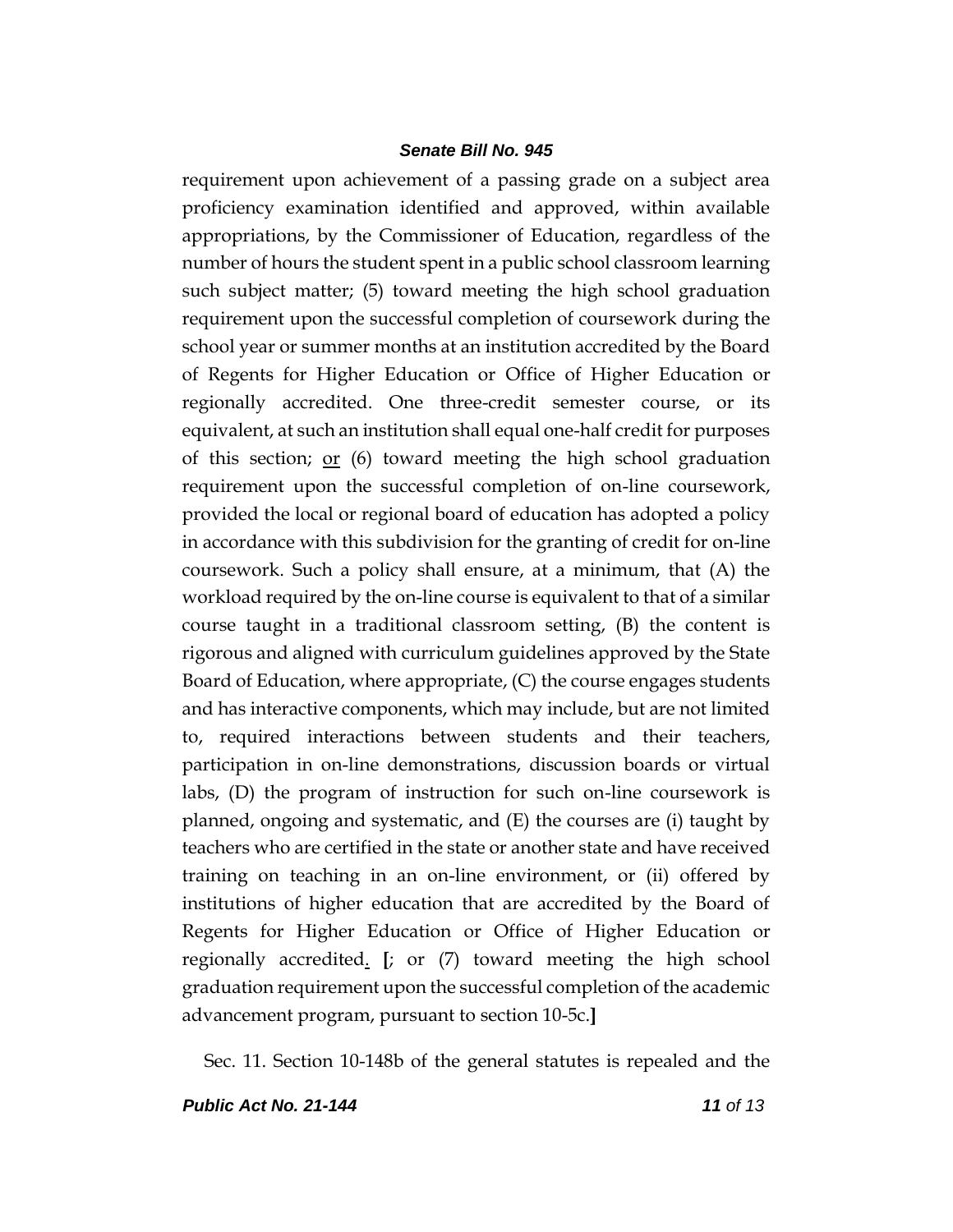following is substituted in lieu thereof (*Effective July 1, 2021*):

**[**(a)**]** On or before July 1, 2013, the Commissioner of Education shall create a program of professional development for teachers, as defined in section 10-144d, and principals in scientifically-based reading research and instruction, as defined in section 10-14u. Such program of professional development shall (1) count towards the professional development requirements pursuant to section 10-148a, (2) be based on data collected from student reading assessments, (3) provide differentiated and intensified training in reading instruction for teachers, (4) outline how mentor teachers will train teachers in reading instruction, (5) outline how model classrooms will be established in schools for reading instruction, (6) inform principals on how to evaluate classrooms and teacher performance in scientifically-based reading research and instruction, and (7) be job-embedded and local whenever possible. In the case of any certified individual who is required to complete the reading instruction survey, pursuant to section 10-145r, the program of professional development for such individual shall be designed using the results of such survey, in accordance with said section 10-145r.

**[**(b) The Commissioner of Education shall annually review the professional development required under section 10-148a for certified employees who hold a professional educator certificate with an early childhood nursery through grade three or an elementary endorsement and who hold a position requiring such an endorsement. The commissioner shall assess whether such professional development meets the state goals for student academic achievement through implementation of the common core state standards adopted by the State Board of Education, research-based interventions in reading and the Individuals With Disabilities Education Act, 20 USC 1400 et seq., as amended from time to time. The commissioner shall submit such review to the joint standing committee of the General Assembly having